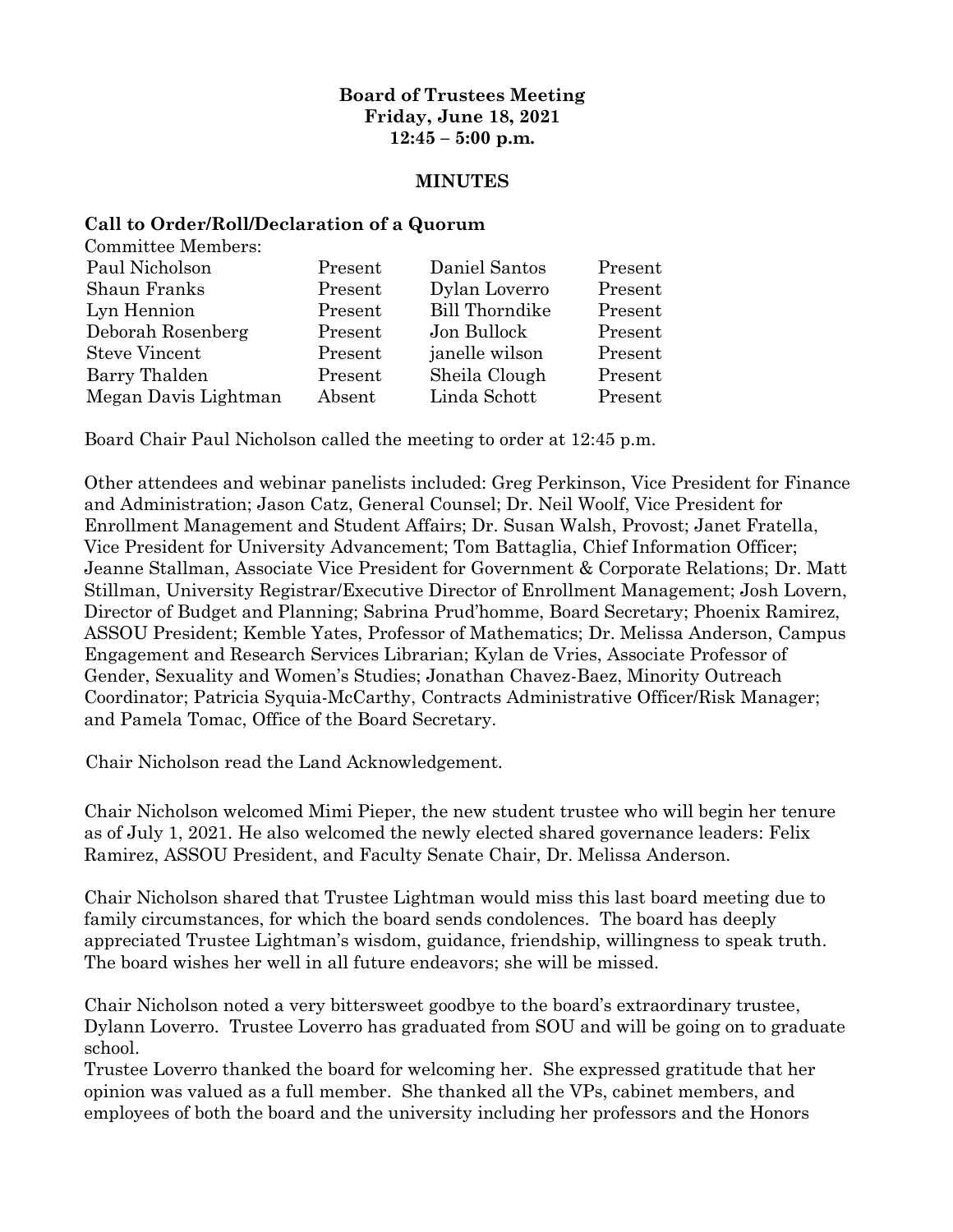College. She feels so indebted to SOU and honored to call everyone on this board not only her colleagues but her friends.

# **Roll and Declaration of a Quorum**

The secretary recorded the roll and a quorum was verified.

### **Public Comment**

No public comments were received.

### **Consent Agenda**

Trustee Rosenberg moved to approve the consent agenda as presented. Trustee Loverro seconded the motion, and it passed unanimously.

## **Reports**

### *President's Report*

President Schott described various commencement and end-of-year ceremonies that she and others attended. She said commencement had a guest speaker, Erim Gomez, an in-person walk across the stage for 400-500 students, and it included students from both 2020 and 2021.

Reporting several good news items, the president mentioned that the Staff Assembly work has been completed; nominations for assembly members are taking place; and the search for a Vice President for Equity, Diversity, and Inclusion would take place in the summer. She also commended the recipients of the Distinguished Scholarship Awards, Distinguished Service Awards, Distinguished Teaching Awards, and the Outstanding Staff Awards.

She said Dr. Brook Colley did great work to negotiate the SOU Land Acknowledgment with the Siletz and Grand Ronde tribes. She spent a session with SOU's Executive Council talking about the history of these tribes, the land acknowledgment itself, and how it should be used. President Schott had discussions with the Oregon Center for the Arts, athletics, JPR, the OHSU nursing program, and with RVTV about how this land acknowledgment will be used meaningfully and respectfully.

President Schott then turned to some summer plans, mentioning preparations for her retirement; the American Association of State Colleges and Universities summer Council of Presidents meeting she plans to attend; and spending time thinking about the presidential transition.

Lastly, she acknowledged that SOU lost Bill McMillan from the facilities team. A memorial will be held at Emigrant Lake next Saturday. In recognition of Mr. McMillan, a service excellence honor was awarded posthumously; Mr. McMillan contributed 30 years of service to SOU.

## *Committee Reports*

Trustee Bullock presented the ASAC report, beginning with the meeting's theme, "Adapting to the Changing Environment of Higher Education." There were presentations about how SOU will ensure a student-ready university; the committee approved a new certificate program in documentary production; the transforming general education process; technology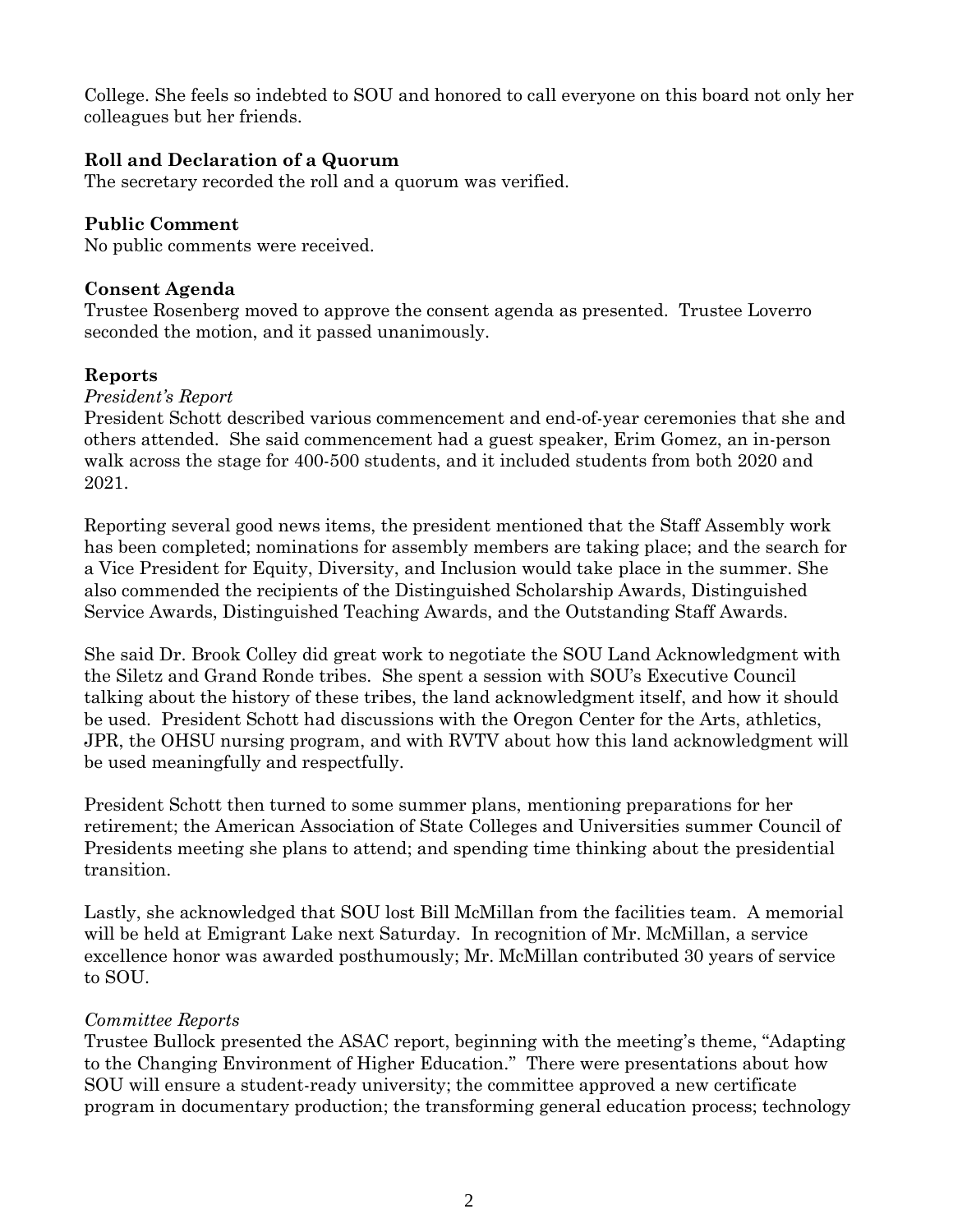recruitment strategies; expectations for the incoming fall class; and the Strong Start program, which garnered dedicated funding.

Trustee Clough presented the FAC report. She noted that presenters brought clarity to revenue, expenses, enrollment, and the positive impact of federal and state funding on the institution. The committee also discussed the excess properties report, enrollment, the impact of the fires as well as the impact of the funding model on SOU's revenue. Finally, deliberations were held on the recommended budget, which she saved for the agenda item on the topic. She thanked trustees for being thoughtful, diligent, and for sharing their wisdom.

Chair Nicholson said that although Jason Catz was not able to attend the meeting, the committee discussed his audit services efforts to review proposals. There was a very full and extensive discussion of the work of the Governance Work Group (GWG), the president's compensation also was discussed, both of which will be reviewed in more depth later in this meeting. The president's evaluation process was reviewed, and while future goals may not be appropriate under the current circumstances, the evaluation itself will still be thorough.

### *Student Leadership Report*

Phoenix Ramirez is excited to be the newly elected president of ASSOU for the 2021-22 academic year. One thing that was learned over the last year is how to adapt, and there are some new goals for the next year that will be focused on community. Working with Danielle Mancuso, the goal is to try to make it feel as if the students have never left and building a fun space that is welcoming to the campus in the fall.

### *Faculty Senate Report*

Dr. Melissa Anderson, incoming chair of the Faculty Senate, delivered the report. The most important work of the Faculty Senate was the approval of the capacities model, which will transform general education by making it more transparent to students to improve affordability and to ensure students graduate with skills that will make them successful in the workplace and beyond. This capacities model implementation is a primary goal for next year. The faculty are committed to continuous improvement, shown by the work clarifying the annual reporting process, fine-tuning the new student learning experience survey, and considering changes to the post-tenure review process. Faculty have appreciated being able to participate in the presidential search process, both in recommending the three candidates directly involved and the informal listening sessions.

## *Equity, Diversity, and Inclusion (EDI) Report*

Jonathan Chavez-Baez began by stating that along with Dr. Kylan de Vries and Patricia Syquia-McCarthy, the team currently consists of three members. Sabrina Prud'homme recently stepped down from the team and was thanked for the experience and expertise that was passionately shared with the team. The EDI team is excited to move forward with the search for the new Vice President of EDI. Every term two EDI training and education modules will be offered: Module 1 that encompasses Anti-Blackness in Oregon; Reality of Immigrants in the US; Institutionalized Racism; and Healing from Racial Trauma. Module 2 relays information for serving LGBTQ+ persons; Asian American Perspectives; and Indigeneity. Additional required training for all employees was added in the areas of Diversity and Inclusion; Implicit Bias and Microaggression Awareness; and Making the Campus Safe for LGBTQ+ Students.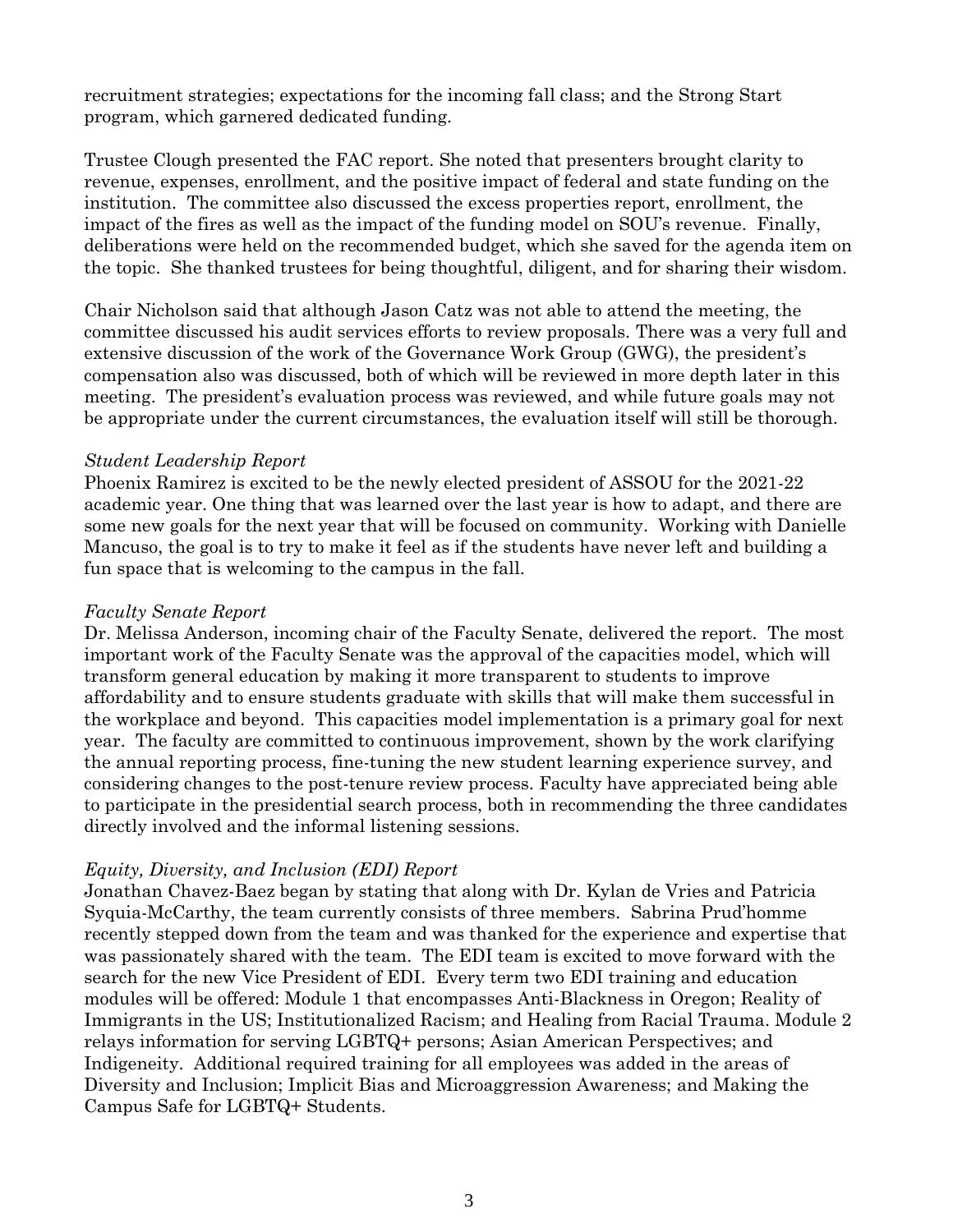Additional efforts included meetings of the Committee for Equity and Diversity; HB 2864 – Cultural Competency in Higher Education; website development; EDI policy review; cultural celebrations and holidays; virtual faculty and staff of color gatherings; and the search for the new Vice President of EDI. The Initiatives in the Works are Module 3 (Fall 2021), a Climate Survey (Winter 2022), and the USC Equity Institute (Senior Leadership, Spring 2022).

Vice Chair Santos said in the course of the listening session during the search, some students felt as though conservative views were being challenged or looked down upon by faculty, so additional training may be necessary to help handle this perspective better. Vice Chair Santos was very impressed with the students who showed a lot of respect while concurrently being candid and passionate about the subject matter.

Trustee Vincent brought attention to an issue the Bureau of Labor and Industries had with discriminatory behavior from key employees, and said he was worried that as a large employer, SOU might have the same risks. Mr. Chavez-Baez responded that the university has a great system in place to gather support and guidance from a trained bias response team. The team works alongside HR to verify that equitable practices are implemented for hiring, training, and promotion, and this process will continue evolving.

Trustee wilson expressed gratitude to the EDI team for the breadth of work which is commendable. Responding to Trustee wilson, Mr. Baez said that having three members of the team has been great to distribute the work, as the team has other jobs and needs to find balance. Board Chair Nicholson said that if the board can support or help the EDI team, they are welcomed to come back to talk to the board.

## *University Advancement Report*

Dr. Janet Fratella reported on several areas of university advancement. She noted that the SOU Foundation will conduct an alumni attitudinal survey to review the experience of alumni while on campus, along with engagement and giving opportunity outcomes. She discussed the media reach of SOU as well as ad value equivalents as high as \$27M in 2021.

The prediction for grants for this last fiscal period is \$2.3M for faculty research, with the big number here for the TRIO program at \$1.5M. The giving update is all private philanthropy. The goal was set for \$3M, has already been attained, and should reach more than \$3.5M, as yesterday's notice of two \$100K gifts came through that were not included in this presentation. Ms. Fratella told several giving stories of generous donor gifts totaling more than \$635K to support students. Board giving reached 100 percent for alumni and governing boards, but the foundation will be at 97 percent due to an unexpected resignation.

The foundation board said goodbye to Debra Lee, who will now join SOU's governing board. The foundation welcomed Ted Adams (class '90), Dan Decena, Armando Lopez (class '01), and student trustee Bree Erb. There was a changeover of leadership as Sue Kupillas is now president, Jim Teece becomes vice president, Sheri Loya remains as treasurer, Peg Evans is secretary, and Mark Bayliss becomes the immediate past president. She also recognized Jerry Taylor, former foundation trustee, and friend of SOU.

### **Action, Information and Discussion Items**

*Presidential Search Update*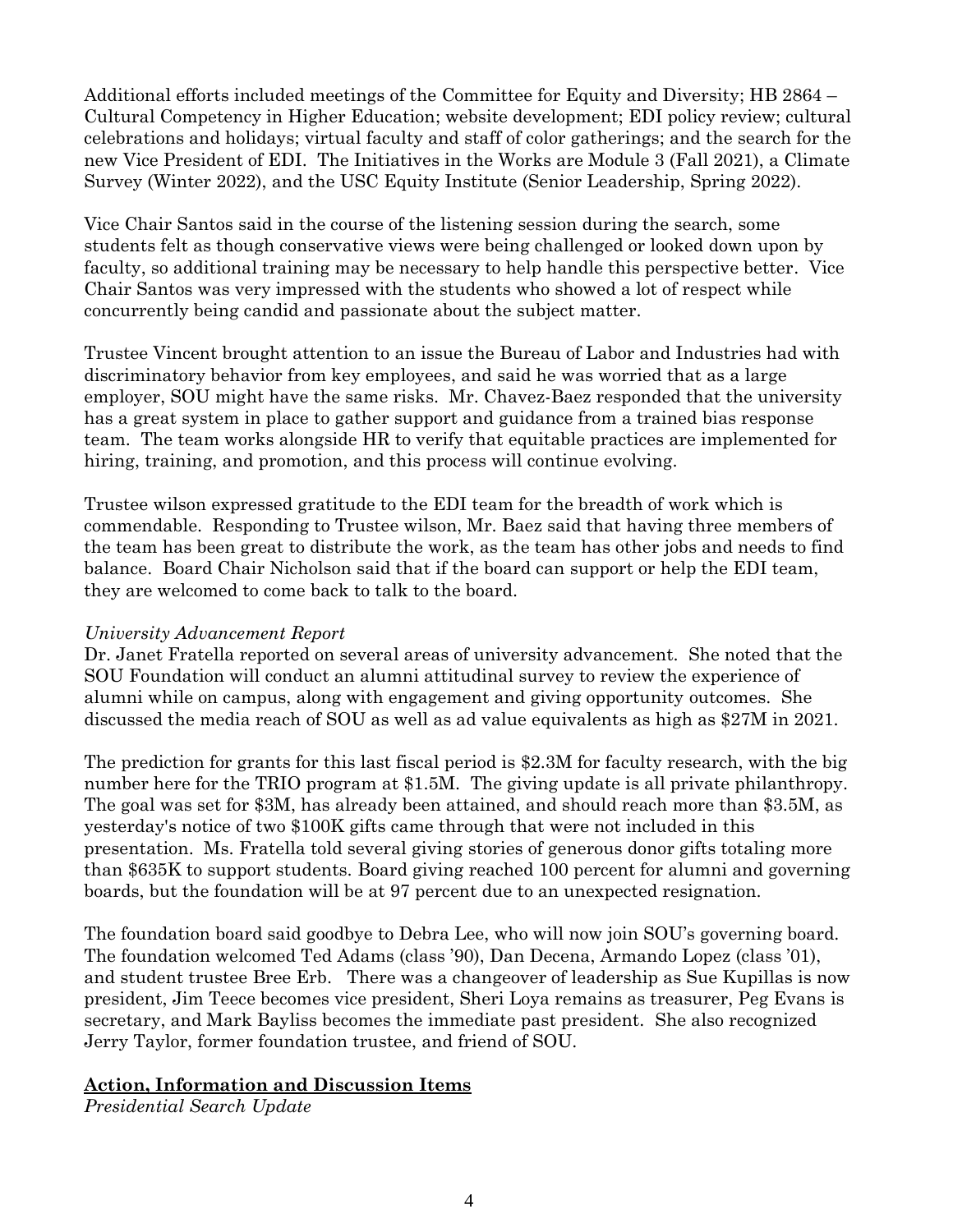Vice Chair Santos said that it is an honor to chair the search committee, which reflects the diversity of our campus and community, with representation with members as follows: 5 board, 3 faculty, 3 students, 3 staff, 3 community, and by law 1 public university president and a community college president. The group is not only diverse by constituencies, but also with diversity of gender, ethnicity, age, and orientation.

To begin candidate recruitment, a position profile was developed with various groups contributing input such as the board, faculty, staff, students, community members, as well as the cabinet, foundation, and legislators. All constituencies were very insightful and passionate about support for and what they would like to see from the new president as well as the university in the future. In a listening session, as a trustee, alum, resident, and citizen of Oregon, the students were so impressive, so passionate about what they see, the wonders of SOU, the challenges and opportunities, EDI, and social justice. In a group with vastly differing sets of comments, feelings, and passions being expressed, it could have gotten out of hand; instead, he was proud that the students handled the meeting with great respect, sticking to the various positions but with compassion and passion for the university.

### *Presidential Search Position Profile (Action)*

Laurie Wilder, president of Parker Search, presented the update on the presidential search position profile. Based on the listening sessions, the profile was developed into four key categories with the following qualities: 1) Leadership – integrity; vision; innovation; strong fiscal acumen; effective communicator; ability to build and motivate teams; commitment to EDI; politically astute; 2) Academic Environment - shared governance; academic excellence in teaching, scholarship, research, and graduate programs; understanding of rapid changes in higher education; liberal arts mission; STEAM; the value of technology; 3) Student Focus student-centered; approachable; improvement in retention and graduation rates; student outcomes; enrollment and diversification; challenges facing students such as mental health and student debt; and 4) External Mindset - a commitment to the community and state of Oregon; building those relationships; strong fundraising skills; commitment to arts and athletics; builder of collaborative private-public partnerships; understand Oregon dynamics in higher education. Ms. Wilder noted that these are common characteristics sought by other universities as well.

In creating the profile, it was made as inclusive as possible; all the comments were considered and categories were not placed into any particular order, as all areas are important in this process. The candidates will want to know if the board is in line with this position profile. She noted the importance of the word "preferred" as it is strategic; they will be hard-pressed to find someone who meets all of the qualifications. The document itself will not recruit the candidates; that will take aggressive recruiting strategies. The document may get candidates' attention but will play to the on-campus community more than the candidates themselves, as the candidates want to talk about the skill sets and know more information behind the job descriptions.

Responding to Trustee Clough, Ms. Wilder replied that fundraising will need to be much more on the philanthropy and grant side and that student enrollment will be a key piece of what SOU has identified. Most candidates will say that the president's role is more external than internal now, and that fundraising is not just the foundation's role. Deans across the country will say 60-70 percent of their time is spent raising money. Many areas have had to increase the level of expertise in fundraising which can be friend-raising, not just the ask of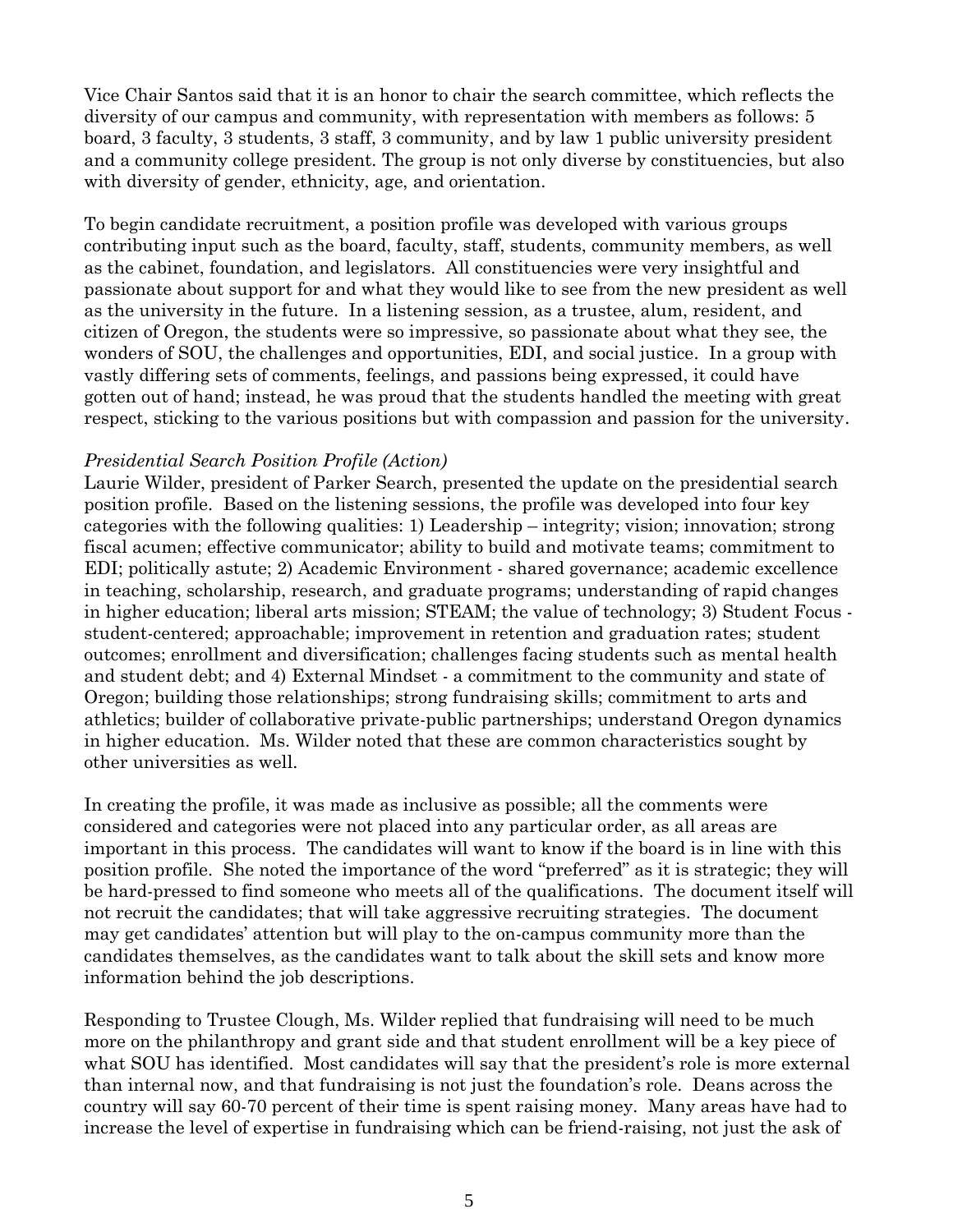a dollar, but it includes all kinds of components. The fundraising aspect is not overrun in this job description, but it is about finding someone with experience, with the interpersonal skills to get out and fundraise.

Board Chair Nicholson observed that the relationship with the board seems light, that it would be important to know that the board is collaborative, sees itself as a partner, and would not just be overseeing the role. Ms. Wilder agreed and said if there is a need to emphasize this in the position description, then it could be added. Board Chair Nicholson said that is encouraged. Ms. Wilder said it would be done.

Responding to Trustee Bullock asked if there is anything that would discourage, disqualify, or be problematic for SOU's recruitment; Ms. Wilder did not think so. The profile was written with this objective in mind: do not rule someone out before the recruitment begins. She said the market is tough and the compensation, respectfully, will not buy anyone. For example, deans alone are making double SOU's offered compensation and are not going to take a 50 percent pay cut to come to SOU. The profile needs to stay open, so the team can work through these issues, find the right person at the right time who has the skill set.

Trustee Hennion liked the descriptors of *bold* and *audacious*, and Ms. Wilder assured her those would stay. Ms. Wilder said the group has done a great job putting this together and making this job description look good.

With such an external focus necessary, Trustee Clough believed that philanthropic mindedness should be featured more clearly in the document. Trustees agreed that more descriptive language should be added to clarify this item.

Ms. Prud'homme suggested that the affirmative action and equal opportunity employment statement be included in the footer of this job description document. It was also noted that one page of the marketing document was removed to avoid redundancy.

Board Chair Nicholson called for a motion to approve the presidential job description as presented with suggested amendments as discussed. With this motion, the search coordinator is directed to ensure these changes are recorded in the final documents with the search chair's approval. Trustee Santos moved that motion; Trustee Loverro seconded the motion, and it passed unanimously.

### *University President's Compensation (Action)*

Earlier today, the Executive and Audit Committee voted to recommend the board's action on this item, effectively removing the current president's 20 percent furlough. The board previously committed to revisiting this item at intervals. As the president's workload necessarily increases, it is necessary to remove the furlough.

Trustee Rosenberg moved to approve the amendment to the president's compensation as presented. Trustee Santos seconded the motion, and it passed unanimously.

### *Legislative Updates*

Jeanne Stallman informed the board that the higher education budget was presented for the first time last week. It was for full funding of the PUSF at the continuing service level (CSL) of \$900M, which means full funding for sports lottery with a specification of how to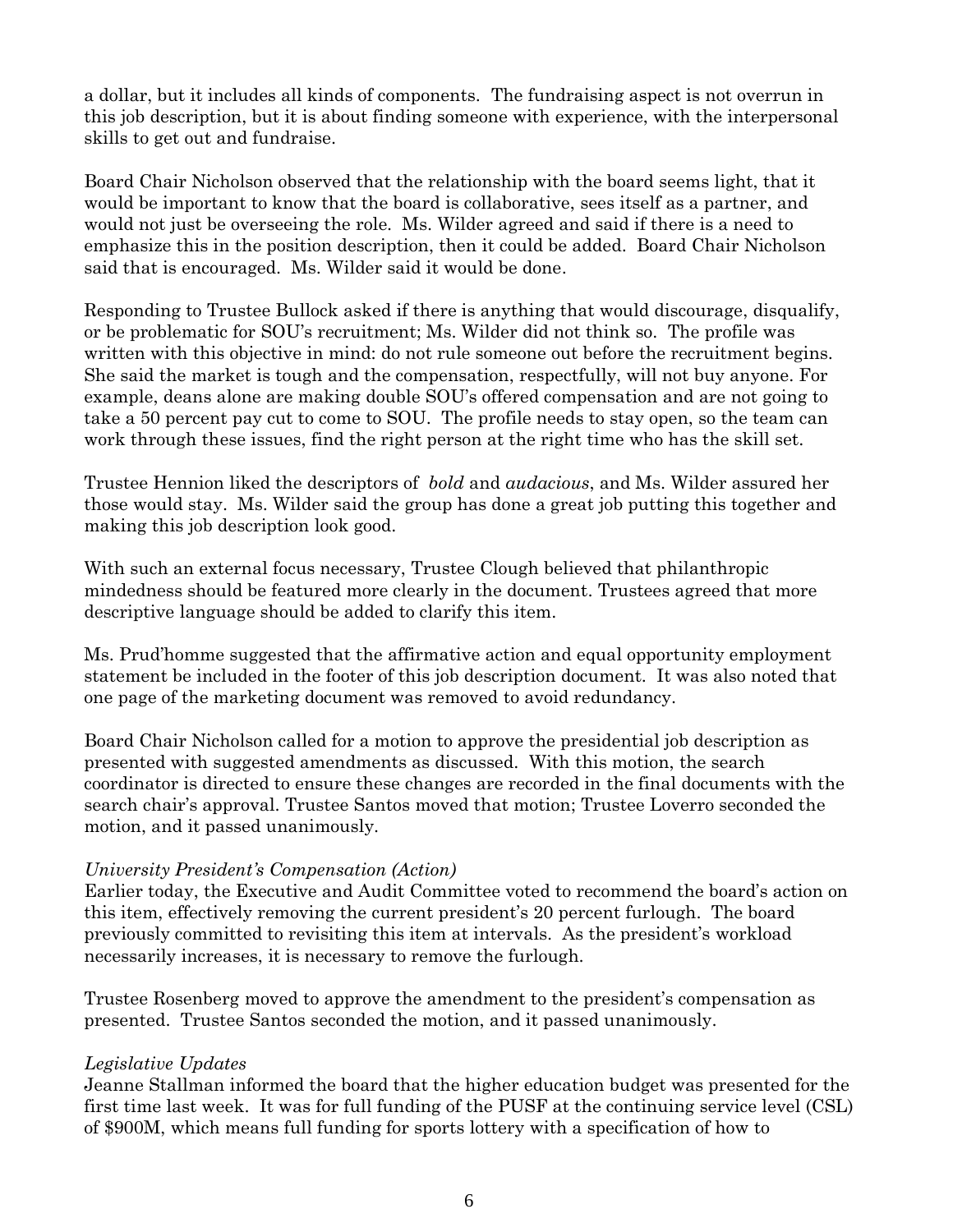distribute it amongst the universities, full funding for Oregon Opportunity Grant (OOG), and the strong start program. It is good news, but not great news for multiple reasons. It is not an investment budget, it is CSL and it is well offset with new unfunded mandates such as the menstrual dignity act to the transfer council and common course numbers work. The HECC got 1.75 FTE and \$0.5M for an online portal and relation network, while the Oregon universities received nothing and will take a lot of staff time to make that work. The \$900M is great but enrollment challenges will impact our share. SB 233 passed which is the transfer bill, though it will be a financial drain, it was important to show we were concerned and believed it helped with the funding request.

HB2590 passed which is a small 8-member task force to visit with underrepresented students and faculty and staff who support them to learn more about challenges these students face and become advocates for funding in the legislature.

HB 2835 passed which is an FTE benefits navigator position for each university to help students access available public benefits.

SB551 passed which is healthcare for PT faculty but concerned about the mechanics behind it that will be worked through.

SB854 passed which was done out of concern for the voices of students, faculty, and staff to be heard in some universities, but inserted HECC authority and may expose trustees to a wave of emails, so agree with intent but not the solutions as proposed.

There has been work occurring on board best practices through AGB, as anticipated program termination conversations to come up in the next session. That is when a board decides to terminate a program, will that be the end of it based on all the good input and knowledge the board members have, or should there be an appeal process for that? The hope for that conversation will be for folks to understand why the board is the appropriate decision-maker and should stop there.

The wildfire relief bill is still under consideration, the latest update is that Gene Pelham reached out for discussions as continued efforts are made to get this one through. The other big item is waiting on capital funding, hoping to hear in a week, with the expectation that the cascade demo project will be in it, and possibly the music bill would be in the capital construction bill.

Currently working on a letter from the presidents thanking the legislature, the governor, and HECC for all the support. Overall the session was positive showing a willingness to support higher education. Ended with caution to be prepared with data about what this money has been able to accomplish to have success in the next biennium. SOU needs to tell the success stories, as legislators already know about the financial challenges.

Board Chair Nicholson thanked Ms. Stallman for the great work on coordinating all of this and keeping the pressure on for positive outcomes.

Ms. Prud'homme stated that concerning SB854, the SOU board already fulfills most of these provisions, most are non-issue but one is to publicize the trustee email addresses. Ms.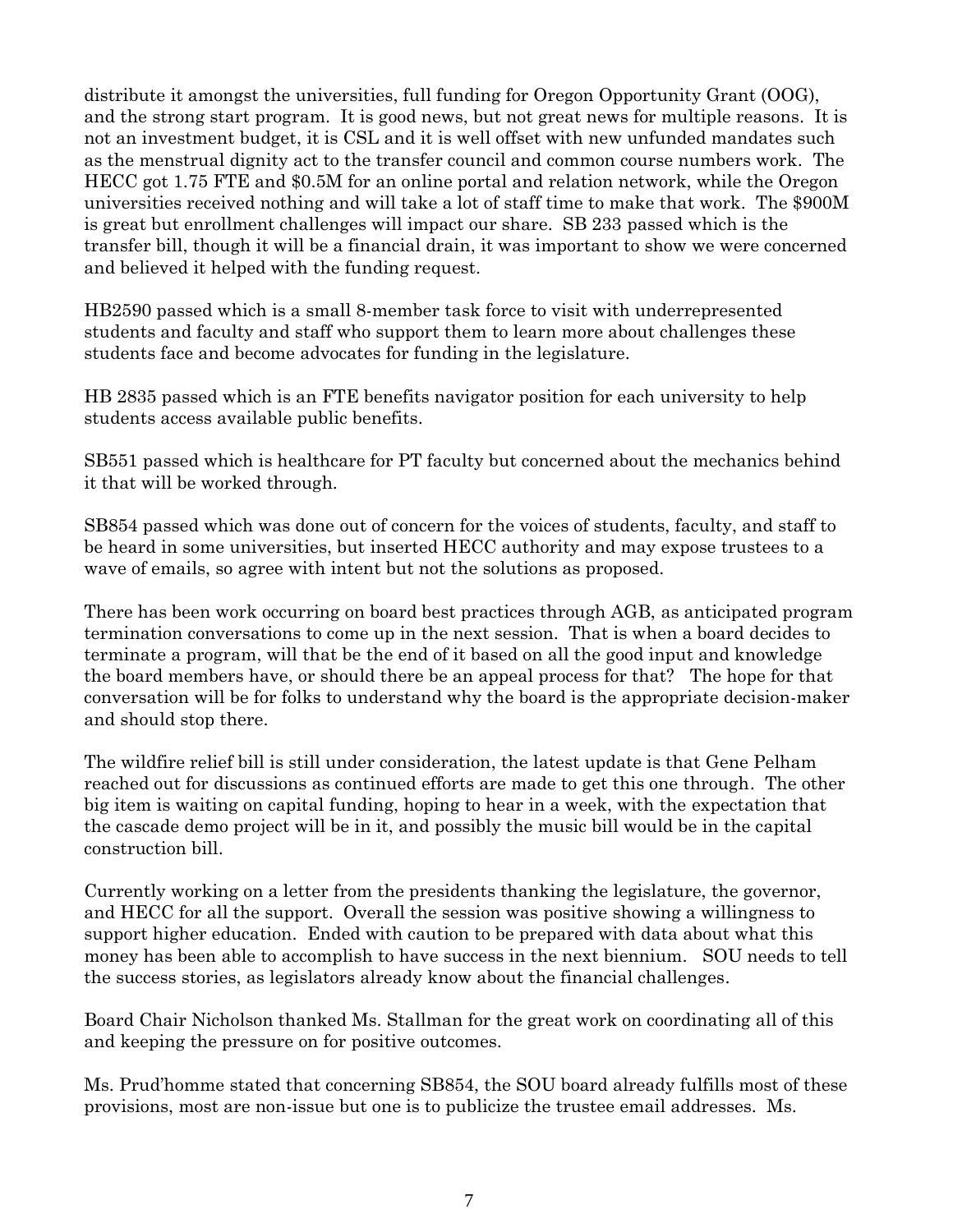Prud'homme will work on a plan to accomplish this and come back to the board on how to operationalize that plan as it was an immediate request.

Vice Chair Santos shared that he does not have a problem with posting an email address. This next statement is an observation and frustration that there will be more oversight authority by the HECC who does not post email addresses.

Responding to Trustee Thalden, Ms. Fratella said that thanking the legislators for work on higher education funding should occur after the budget clears the house and senate, which is less than a week away.

### Board Statement on Managing Fund Reserves

Greg Perkinson said given the positive feedback from FAC so far on the financial reserves, support is needed from the board for operationalizing the statement. It will take about a year to work through all the details of how to manifest this statement. The HECC uses these four ratios called the Primary Reserve Ratio, Viability Ratio, Return on Net Assets Ratio, and Net Operating Revenues Ratio to determine financial health. When SOU started the journey with \$1.7M in ending fund balance, the team did a good job coming out of retrenchment but used a lot of the reserves available at that time.

The following changes suggested by trustees were highlighted: a stronger purpose and rationale; a better tie to equity considerations; a clarified delegation of authority; a word on funding in section five; and the importance of reporting and monitoring.

Mr. Perkinson and Mr. Lovern discussed how reserves will build. Also highlighted were the six reserve accounts that are defined in the draft statement. A new budget committee will operationalize how these reserves relate to the chart of accounts, management thereof, as well as process and procedures.

Mr. Perkinson was please that there was unanimous support yesterday in the committee meeting. Chair Nicholson said this is pretty complex and he was proud to be in the position to have a pool of reserves, which is a big deal for SOU. Trustee Hennion reiterated that the numbers look good and the analysis of the reserve is enlightening. She cautioned that the reserves need to keep building, citing that if another fire or pandemic comes along, the university needs larger reserves to be able to pay people for more than three months. Mr. Lovern replied that the aspirational goal from National Association of College and University Business Officers (NACUBO) is 40 percent. Chair Nicholson thought the board would support changes to take it to a higher percentage in the future.

## SOU Excess Properties Recommendations (Action)

Mr. Perkinson expressed a deep appreciation to Chair Nicholson, Trustees Thalden and Vincent, Dave Wright, Laz Ayala, Cynthia Ferrendelli, Noah Hurley, and Staci Buchwald, along with the great process that was followed with the properties task force. The two key objectives were to generate funds for strategic purposes or to enhance financial reserves at SOU. Secondly, it would help address Ashland's housing shortage.

A high-level summary is Phase One: 1) Sell single-family homes adjacent to residential zoning; 2) Consider using a portion of the revenue from sales to raze dilapidated houses on Walker St; 3) Study the possibility of developing multifamily housing on the Henry St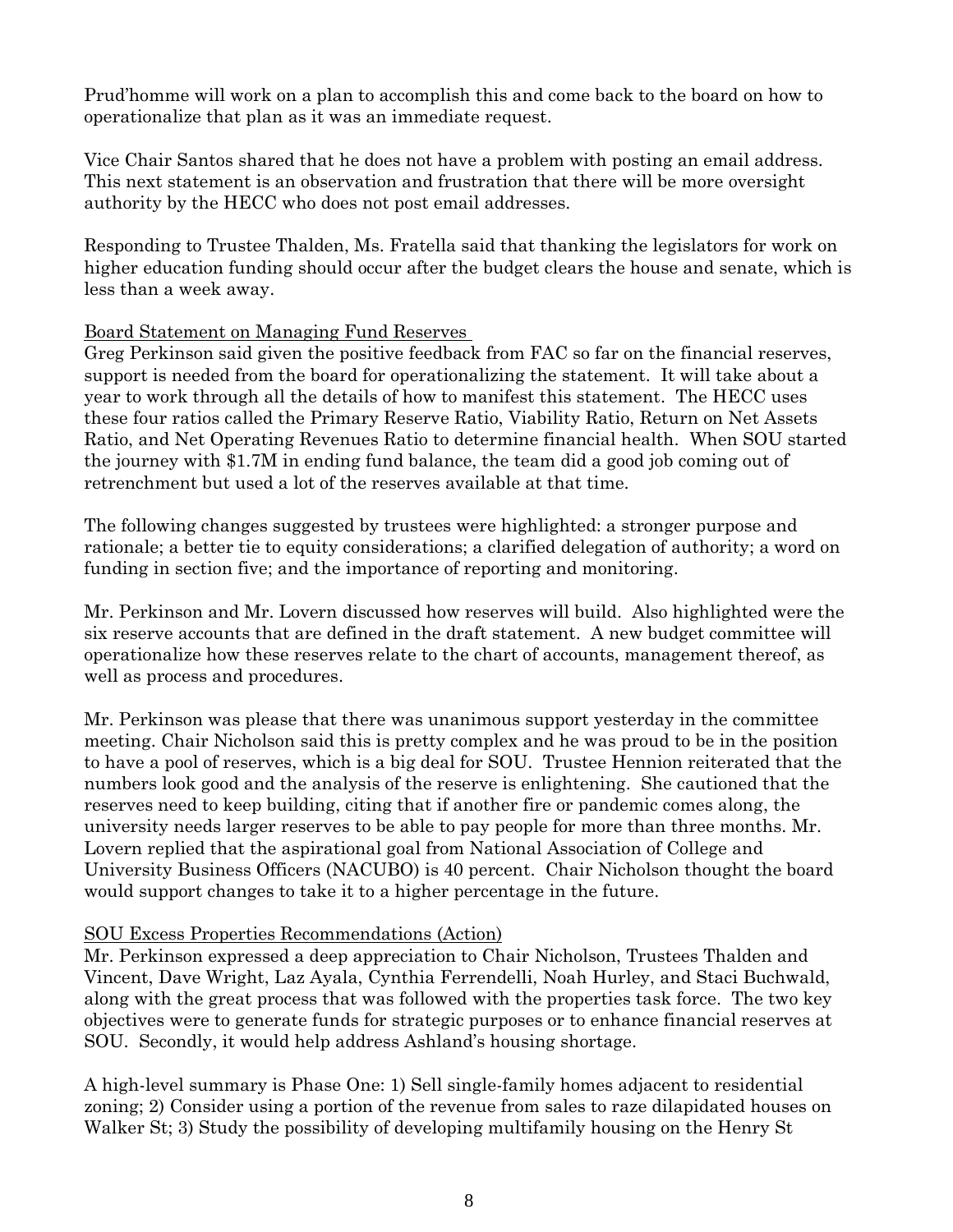properties through a partnership with a private entity. Phase Two: Integrate additional discussion of properties into the revision of the University Master Plan.

Much discussion ensued throughout this agenda item on the following topics: parking lot impact, affordable housing issues, community comments, best land use, revenue generation of the sales, and also positioning SOU for the best student support opportunities.

Mr. Perkinson recommended that the board authorize the university to proceed with the sale of university properties identified in the first section of the April 7, 2021 report presented in the meeting materials, and report periodically to the board on the status of those actions. Additionally, the staff will prepare proposals for the board relating to multifamily and public-private partnerships by some reasonable date.

Trustee Thalden moved to approve the excess properties recommendation as specified. Trustee Rosenberg seconded the motion and it passed unanimously.

Board Chair Nicholson expressed appreciation for the entire process and the work the task force accomplished.

Revenue Drivers: Enrollment and State Funding Discussion This item was skipped since it was covered in both committees the prior day.

# **Fiscal Year 2021-2022 Budget (Action)**

Trustee Clough said that in the prior day's meeting, the Finance and Administration Committee discussed the budget thoroughly and made a recommendation to adopt this budget. President Schott added that challenges still exist but much of what was unmanageable has been achieved with the vital assistance of the federal and state governments.

Discussing the proposed budget, Mr. Perkinson reminded trustees there was \$7.1M in lost revenue with an offset of \$11.4M in cost-cutting manifested by furloughs, hiring freezes, pay freezes for administration, solutions in academic and student affairs, reorganizing, and other controls. The ending fund balance was \$5M at the end of last year, and it could finish at \$8.6M, which ties to the 14.1 percent Key Performance Indicator (KPI) in the materials.

Josh Lovern highlighted some of the key assumptions underlying each of the fund types in the budget. In Education and General (E&G) labor appears magnified due to furloughs and freezes. There is a 3 percent cost of living adjustment for administration— the first increase for these 250 or so employees in 2.5 years. There is a Supplies and Services (S&S) increase tied to the Consumer Price Index, which has not applied since 2018, and an increase in student labor that is directly related to the minimum wage increase.

In Auxiliaries, assumptions have fee revenues projected down, so some auxiliary fund balance use may be needed. The lottery support may be decreasing less than expected. Labor increases appears magnified due to furloughs and freezes. The S&S increases are due to travel and equipment replacement cycles, a return to normal sports operations for athletics, and cost escalations for increased health and safety. Housing losses are magnified during the pandemic and support from relief acts will be necessary.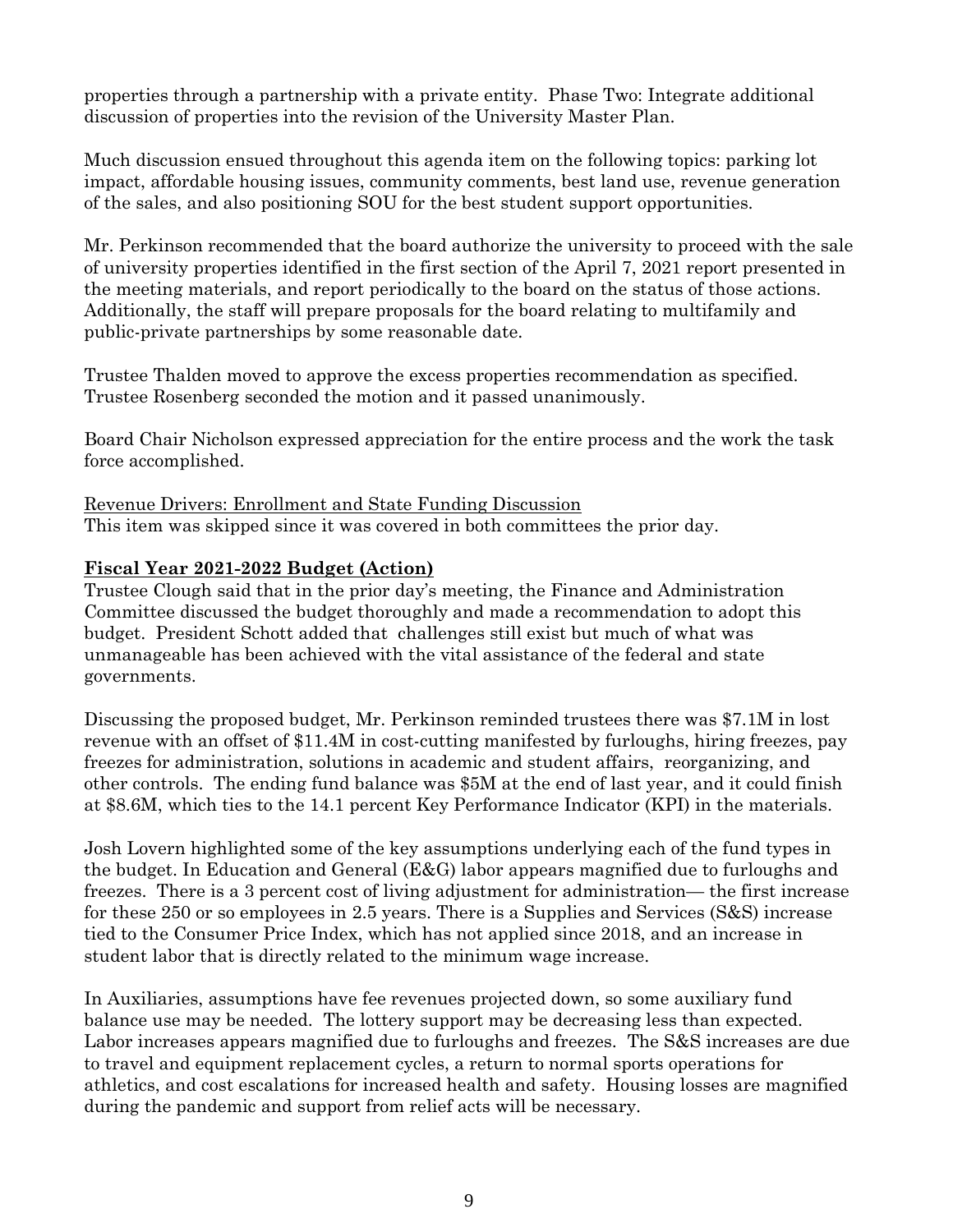In Designated Operations and Service Centers, assumptions have labor increases appearing magnified due to furloughs and freezes. The S&S line is scaling back some as programs have reduced need. This fund type is largely stable, though concerns for revenue generation coming out of pandemic will require careful monitoring. There were expenses offset in FY21 that will not repeat in FY22. Growth in IT expenses is directly tied to the pandemic.

Mr. Perkinson added that on the revenue side the enrollment went from -3 to -5 percent. In the funding model, the Public University Support Funding (PUSF) increased but confidence in the ability to maximize dollars has diminished. Though it is good news from the state, with confidence eroded, SOU has been conservative in creating the budget.

Mr. Perkinson gave a high-level overview of the key data element structure comparing 2020 actuals, FY21 adopted adjustments, FY21 year-end estimated projection, and FY22 proposed budget. The bottom line number is \$70M as the board approves the recommended expense budget. With the federal relief, and cost savings of \$7.3M, the result is a \$62M expense, with a net of \$925K. Mr. Perkinson showed also the remaining federal relief of \$10.3M allocated to bring the expense budgets to a reasonable position. Responding to Trustee Franks, Mr. Lovern later noted that the \$925K would feed and provision some of the reserves.

Additional charts were shared to show different views by fund types. The next year will be critical as the administration continues the work to transform for future sustainability. Mr. Perkinson explained several views of the pro forma, showing the difference with and without federal relief.

Answering Trustee wilson, Mr. Perkinson assured the board that the \$7.3M is earmarked, and can be considered a restricted grant, but that the funds need to be used by September 2023. Trustee wilson thanked the team for their work on the budget. Speaking also as a staff member, she shared that although the furloughs are difficult, she was grateful that jobs were preserved during the pandemic.

Trustee Clough moved to adopt the fiscal year budget 2021-2022 as presented. Trustee wilson seconded the motion, and it passed unanimously.

### Governance Work Group Recommendations (Action)

Vice Chair Santos reviewed the Knowledge, Skills, and Abilities Matrix, New Trustee Orientation Goals, Annual Board Evaluation, and June 2021-22 Proposed Schedule of Governance Agenda Items. Vice Chair Santos moved to adopt the report of the work group as well as any necessary amendments with follow-up revisions as needed by Sabrina Prud'homme and the work group. Trustee Bullock seconded the motion, and it passed unanimously.

### Equity, Diversity, and Inclusion Work Group Update

Trustee wilson, chair of the EDI work group, stated that work begun on how to convert the board statement of support for Black Lives Matter into clear actions the board will take. The team brainstormed possible actions including: the board could more fully utilize the equity lens; ensure board meetings are equitable and accessible to everyone; look at the composition of the board as well as operations and functions of the board; look at the composition of the agenda to think about who the board is not hearing from; financial